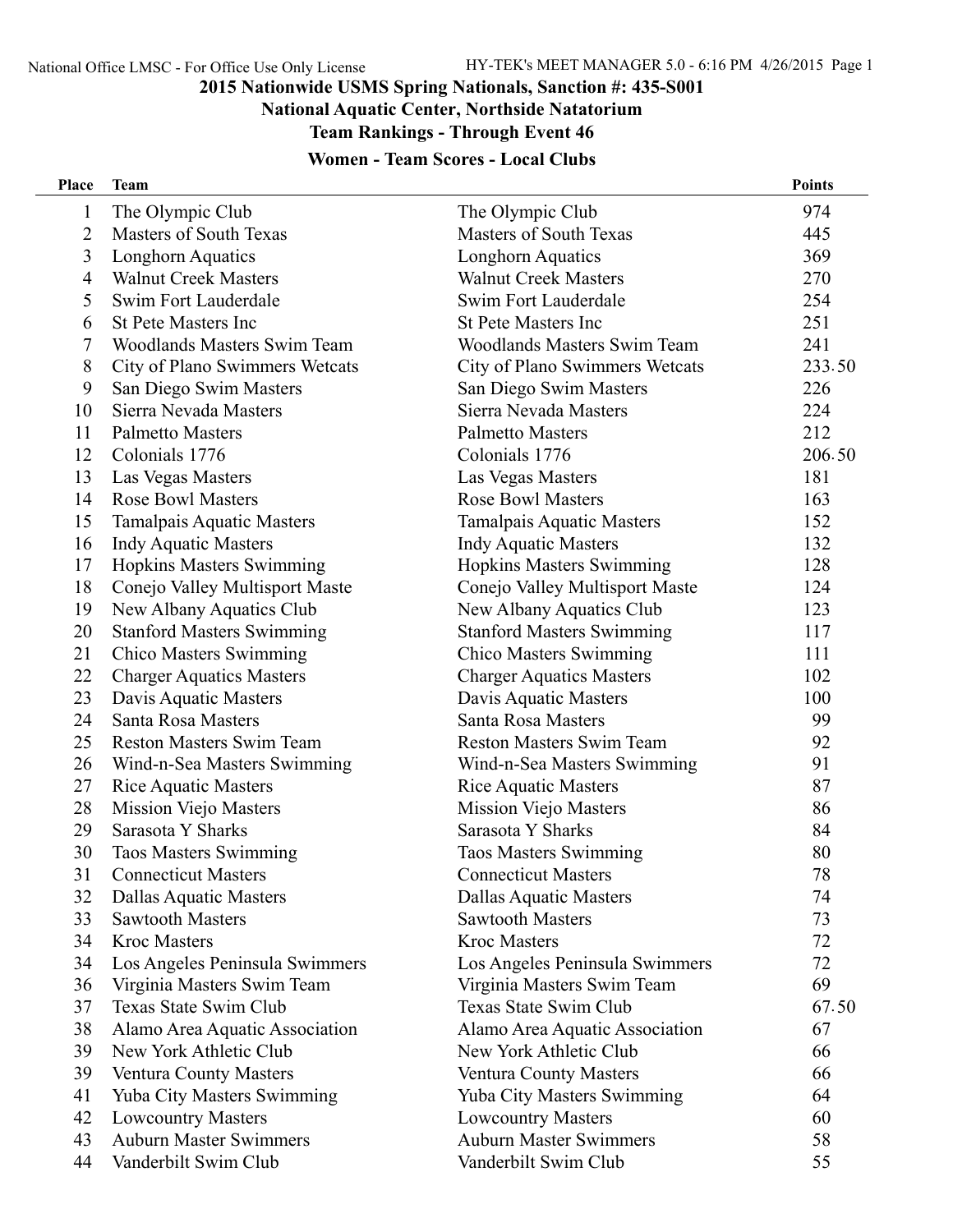#### **National Aquatic Center, Northside Natatorium**

**Team Rankings - Through Event 46**

## **Women - Team Scores - Local Clubs**

| Place | <b>Team</b>                          |                                      | <b>Points</b> |
|-------|--------------------------------------|--------------------------------------|---------------|
| 45    | Team Walker                          | Team Walker                          | 52            |
| 46    | Fort Worth Area Swim Team            | Fort Worth Area Swim Team            | 50.50         |
| 47    | University of San Francisco Ma       | University of San Francisco Ma       | 50            |
| 47    | Hudson Area Masters Swimming         | Hudson Area Masters Swimming         | 50            |
| 49    | <b>MOVY</b> Masters                  | <b>MOVY Masters</b>                  | 49            |
| 50    | <b>Masters Of Brazos</b>             | <b>Masters Of Brazos</b>             | 48.50         |
| 51    | T2 Naples Masters                    | T2 Naples Masters                    | 48            |
| 52    | Tooele Masters Aquatic Team          | Tooele Masters Aquatic Team          | 47            |
| 53    | Tri Valley Masters                   | Tri Valley Masters                   | 46            |
| 53    | Libertyville Masters                 | Libertyville Masters                 | 46            |
| 55    | <b>Team Pittsburgh Masters</b>       | <b>Team Pittsburgh Masters</b>       | 44            |
| 56    | Eagle Swim Team Masters              | Eagle Swim Team Masters              | 43            |
| 56    | Dakota Masters                       | Dakota Masters                       | 43            |
| 58    | Tulsa Masters Swim Club              | Tulsa Masters Swim Club              | 42            |
| 58    | Mesa Aquatics Club-Masters           | Mesa Aquatics Club-Masters           | 42            |
| 60    | <b>Palm Beach Masters</b>            | <b>Palm Beach Masters</b>            | 39            |
| 60    | <b>UMAC-Terrapin Masters</b>         | <b>UMAC-Terrapin Masters</b>         | 39            |
| 62    | Drew Masters Swimming                | <b>Drew Masters Swimming</b>         | 38            |
| 63    | <b>Binghamton Univ Masters</b>       | <b>Binghamton Univ Masters</b>       | 37            |
| 63    | Kingsport Aquatic Center             | Kingsport Aquatic Center             | 37            |
| 65    | University of Oregon Swim Club       | University of Oregon Swim Club       | 36            |
| 66    | <b>Novaquatics Masters</b>           | <b>Novaquatics Masters</b>           | 35            |
| 67    | Dad's Club Swim Team Masters         | Dad's Club Swim Team Masters         | 34            |
| 67    | Greenville Splash YMCA Masters       | Greenville Splash YMCA Masters       | 34            |
| 67    | Quest Masters Swim Team              | <b>Quest Masters Swim Team</b>       | 34            |
| 70    | Phoenix Swim Club                    | Phoenix Swim Club                    | 33            |
| 70    | St. Louis Area Masters               | St. Louis Area Masters               | 33            |
| 70    | Orinda Aquatic Masters               | Orinda Aquatic Masters               | 33            |
| 73    | <b>Masters of Cerritos</b>           | <b>Masters of Cerritos</b>           | 32            |
| 73    | <b>Asphalt Green Masters</b>         | <b>Asphalt Green Masters</b>         | 32            |
| 75    | Central Florida Y Masters            | Central Florida Y Masters            | 31            |
| 76    | Alexandria Masters Swimming          | Alexandria Masters Swimming          | 30            |
| 77    | <b>WHAC Masters</b>                  | <b>WHAC Masters</b>                  | 29            |
| 77    | Lane 4 Swimming                      | Lane 4 Swimming                      | 29            |
| 79    | Santa Cruz Masters Aquatics          | Santa Cruz Masters Aquatics          | 28            |
| 80    | swimmin                              | swimmin                              | 27            |
| 80    | <b>Westchester Masters</b>           | <b>Westchester Masters</b>           | 27            |
| 82    | Nitro Swimming                       | Nitro Swimming                       | 26            |
| 83    | Nashville Aquatic Club Masters       | Nashville Aquatic Club Masters       | 25            |
| 83    | <b>UC13</b>                          | <b>UC13</b>                          | 25            |
| 83    | South Texas Flying Fish              | South Texas Flying Fish              | 25            |
| 86    | <b>Grand Strand Masters Swimming</b> | <b>Grand Strand Masters Swimming</b> | 24            |
| 86    | Lewis Clark Neptunes Masters         | Lewis Clark Neptunes Masters         | 24            |
| 86    | <b>Stingrays Masters Swimming</b>    | <b>Stingrays Masters Swimming</b>    | 24            |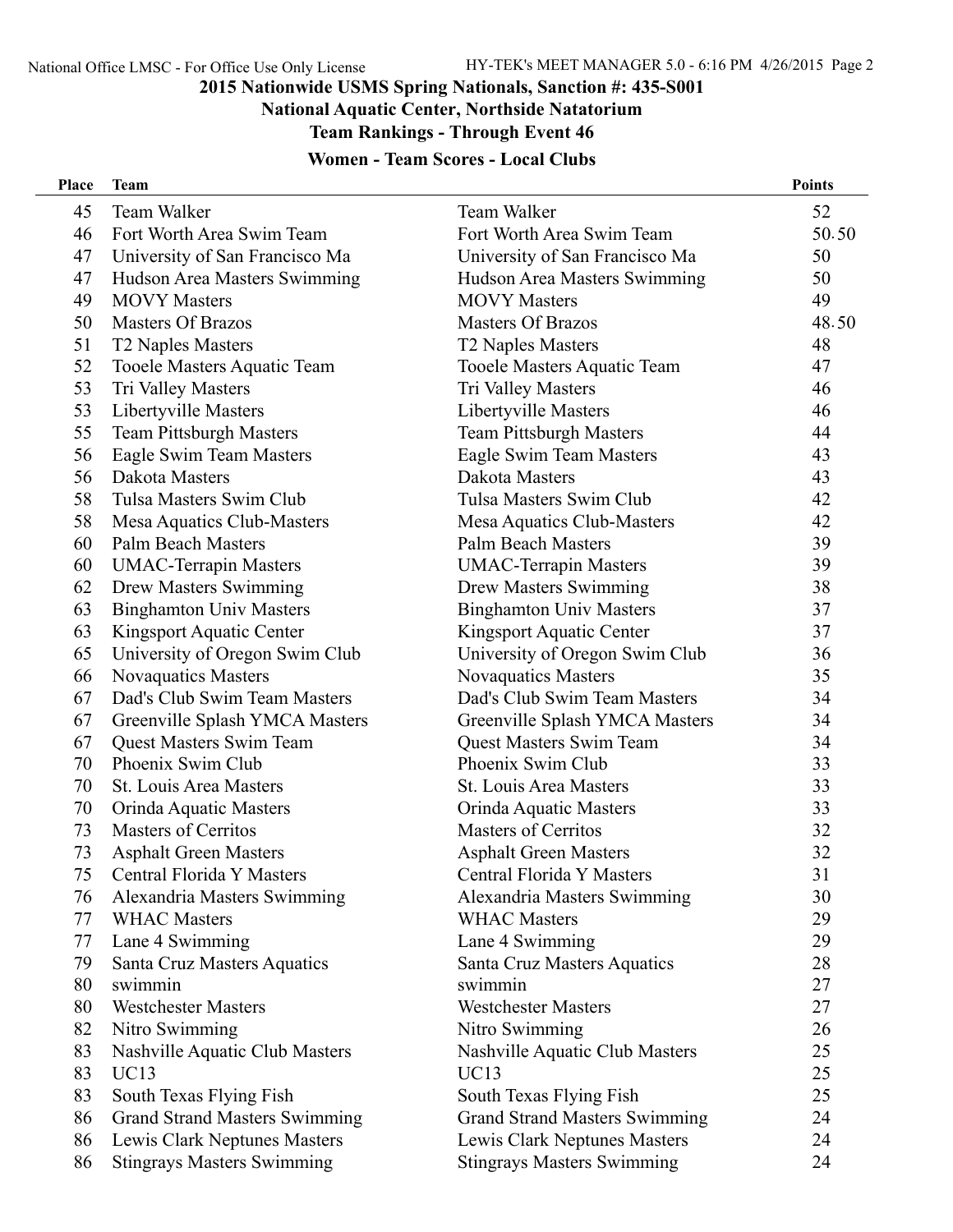## **National Aquatic Center, Northside Natatorium**

**Team Rankings - Through Event 46**

## **Women - Team Scores - Local Clubs**

| <b>Place</b> | <b>Team</b>                           |                                       | <b>Points</b>  |
|--------------|---------------------------------------|---------------------------------------|----------------|
| 89           | Rio Grande Swim Club                  | Rio Grande Swim Club                  | 22             |
| 89           | <b>Kalispell Masters</b>              | <b>Kalispell Masters</b>              | 22             |
| 89           | <b>Sierra Marlins Masters</b>         | <b>Sierra Marlins Masters</b>         | 22             |
| 89           | Middle Tennessee U Masters Swi        | Middle Tennessee U Masters Swi        | 22             |
| 93           | Tri Star Masters Swimming             | Tri Star Masters Swimming             | 21             |
| 93           | <b>Aquatex Swim Team</b>              | <b>Aquatex Swim Team</b>              | 21             |
| 93           | Tennessee Aquatics Masters Swi        | Tennessee Aquatics Masters Swi        | 21             |
| 96           | <b>Gold Coast Masters</b>             | <b>Gold Coast Masters</b>             | 20             |
| 96           | <b>Olympus Aquatics</b>               | <b>Olympus Aquatics</b>               | 20             |
| 96           | Concord Masters Swim Team             | <b>Concord Masters Swim Team</b>      | 20             |
| 99           | <b>UC26</b>                           | <b>UC26</b>                           | 18             |
| 99           | <b>SLC JCC</b>                        | <b>SLC JCC</b>                        | 18             |
| 101          | Nort'landers Swim Club                | Nort'landers Swim Club                | 17             |
| 102          | Memorial Athletic Club Aquatic        | Memorial Athletic Club Aquatic        | 16             |
| 102          | UC34                                  | UC34                                  | 16             |
| 104          | Club Tribe Alumni                     | Club Tribe Alumni                     | 15             |
| 105          | Denton Area Swim Club                 | Denton Area Swim Club                 | 14             |
| 105          | Anderson Barracuda Masters            | Anderson Barracuda Masters            | 14             |
| 105          | Cy-Fair Swim Club                     | Cy-Fair Swim Club                     | 14             |
| 108          | Minnesota Masters Swim Club           | Minnesota Masters Swim Club           | 13             |
| 108          | Central Washington University         | Central Washington University         | 13             |
| 110          | Manatee Aquatic Masters Inc           | Manatee Aquatic Masters Inc           | 12             |
| 110          | <b>South West YMCA Masters</b>        | <b>South West YMCA Masters</b>        | 12             |
| 110          | <b>Atlanta Water Jocks</b>            | <b>Atlanta Water Jocks</b>            | 12             |
| 110          | <b>Spring Valley YMCA Masters</b>     | <b>Spring Valley YMCA Masters</b>     | 12             |
| 114          | Lincoln Masters and Others            | Lincoln Masters and Others            | 11             |
| 115          | <b>Aquatics of Georgetown Masters</b> | <b>Aquatics of Georgetown Masters</b> | 10             |
| 115          | UC25                                  | UC25                                  | 10             |
| 115          | Middle TN Masters Swim Club           | Middle TN Masters Swim Club           | 10             |
| 118          | Performance Aquatics                  | Performance Aquatics                  | 9              |
| 118          | <b>Mountain View Masters</b>          | <b>Mountain View Masters</b>          | 9              |
| 118          | Quick Silver Swimming                 | Quick Silver Swimming                 | 9              |
| 118          | Rolling Hills Mud Sharks              | Rolling Hills Mud Sharks              | 9              |
| 122          | UC21                                  | UC21                                  | 8              |
| 122          | O*H*I*O Masters Swim Club             | O*H*I*O Masters Swim Club             | 8              |
| 124          | <b>Rockwall Aquatics Masters</b>      | <b>Rockwall Aquatics Masters</b>      | 7              |
| 125          | UC <sub>07</sub>                      | UC07                                  | 6              |
| 125          | <b>Swymnut Masters</b>                | <b>Swymnut Masters</b>                | 6              |
| 127          | Sedona Masters Swimming               | Sedona Masters Swimming               | 5              |
| 128          | Irving Masters Swim Club              | Irving Masters Swim Club              | 4              |
| 128          | <b>Bearcat Masters</b>                | <b>Bearcat Masters</b>                | 4              |
| 130          | <b>North Texas Masters</b>            | <b>North Texas Masters</b>            | 3              |
| 130          | West Hollywood Aquatics               | West Hollywood Aquatics               | 3              |
| 132          | Ladera Oaks Masters                   | Ladera Oaks Masters                   | $\overline{2}$ |